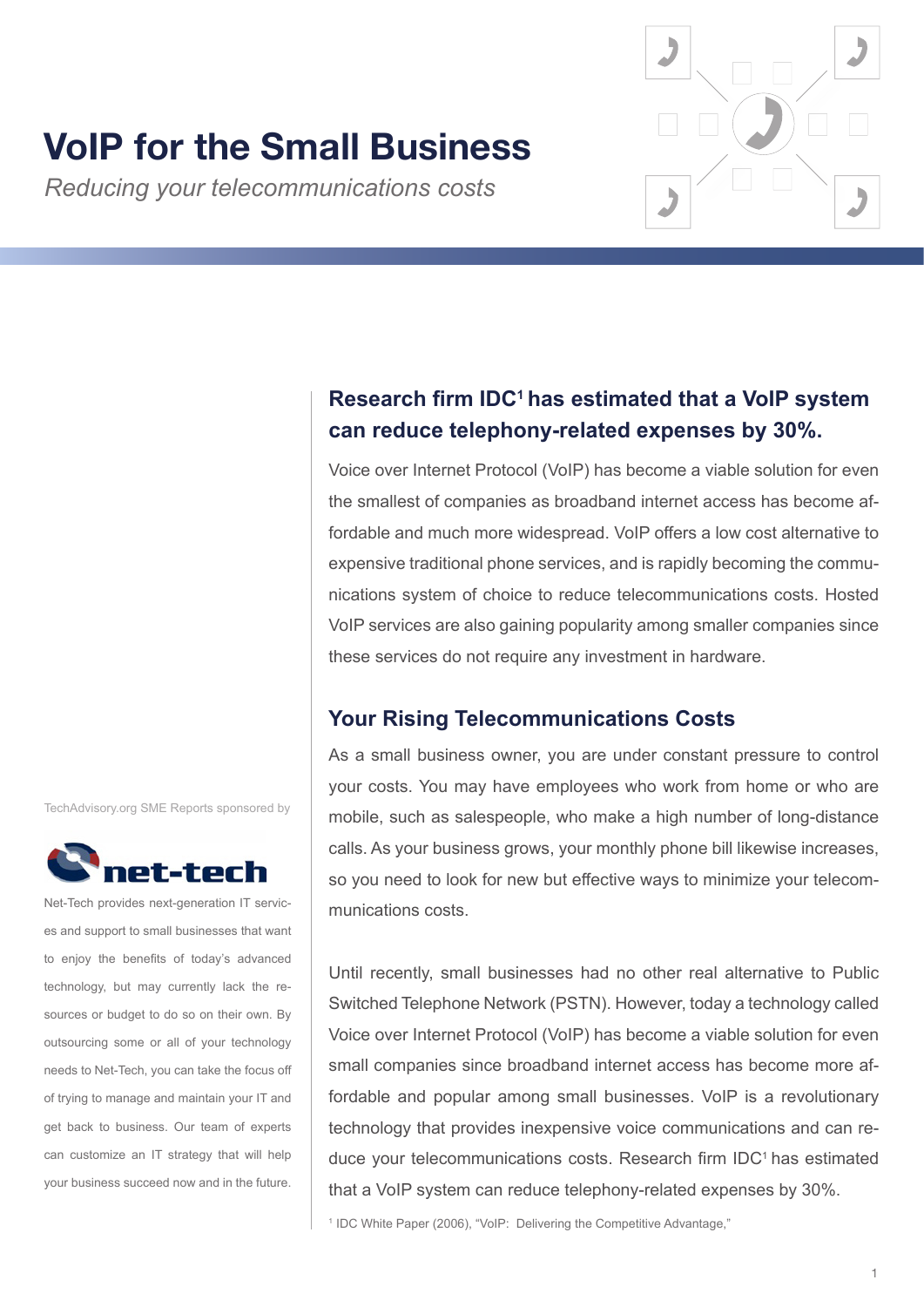"...The good news is that there are plenty of innovative VoIP companies ready to help. They range from voice-over-broadband and SIP-trunking providers to vendors of IP PBXes that work with such SIP trunks. Though they typically aren't bigname providers with huge support organizations, the sophisticated services they offer at least aim to make the small businesses that use them seem bigger."

> **Robert Poe VoIP News**

# **What is VoIP?**

Voice over Internet Protocol (VoIP), also called IP telephony, is the technology that allows you to make voice calls via the internet instead of traditional phone lines. You can make calls using a dial up connection or a broadband connection (however, a broadband connection is necessary for superior voice quality).



# **Types of VoIP Services Free VoIP services**

There are many free VoIP services that allow you to make free computerto-computer calls. These services are mainly designed for individual use, and include such services as Yahoo Messenger, MSN Messenger, and Google Talk. They provide you with instant messaging tools and also allow simple videoconferencing.

Skype is one of the most popular VoIP service providers, and most of its services are free. Skype allows you to make free Skype-to-Skype calls, video calls, and conference calls, and also provides an instant messenger tool. These free services work well for staying in touch with family and friends, but may not provide you with the voice quality and reliability needed for your professional ongoing business needs.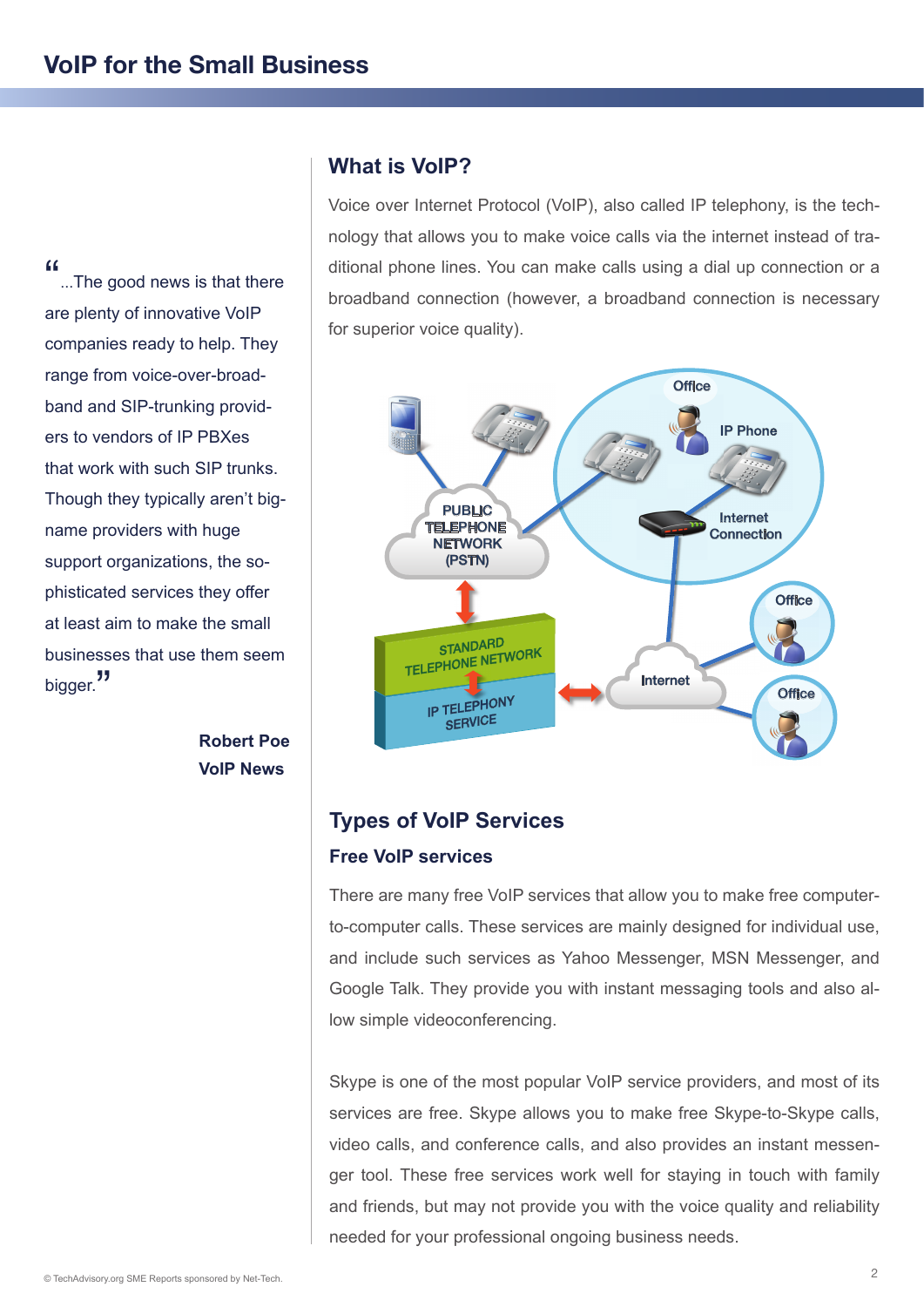## **Business VoIP services**

These services are specifically intended for business use, offering the quality of services required by professionals, and consequently are not free. Companies offering business VoIP services include Packet8, Speakeasy, Vocalocity, Covad, and Vonage, one of the top leaders in internet telephony.

Vonage offers small business VoIP plans and charges a low, flat monthly fee for allowing you to make national and international calls. Skype also has a plan for business users which allows you to make unlimited phone calls (to a landline or cell phone) within the U.S.A and to Canada for a very low flat monthly fee. There are many such options in VoIP service providers offering a flat monthly fee from which to choose the best one to suit your requirements.

## **How can VoIP Save You Money?**

VoIP offers many benefits and useful features over traditional telephony. The most significant benefit is that it saves your business money by reducing your phone bills, through network convergence, and by providing you with many useful features at no additional charges.

## **Lower costs**

VoIP phone services are cheaper than traditional telephone services. If your business is making frequent long distance calls, then VoIP can dramatically reduce your phone bills as many VoIP service providers will allow you to make unlimited long distance calls at a very low flat monthly fee. For instance, if your staff is using conventional telephone services to make sales calls, your monthly telephone bill is probably hundreds of dollars per month. In contrast, if you choose to use a VoIP phone service such as Vonage for your business, you get unlimited local and long distance business calling within the United States and Canada for flat monthly fee of \$49.99 per line. International calls are charged at very nominal rate. If you are calling another Vonage number then the call is free, even if it is an international call.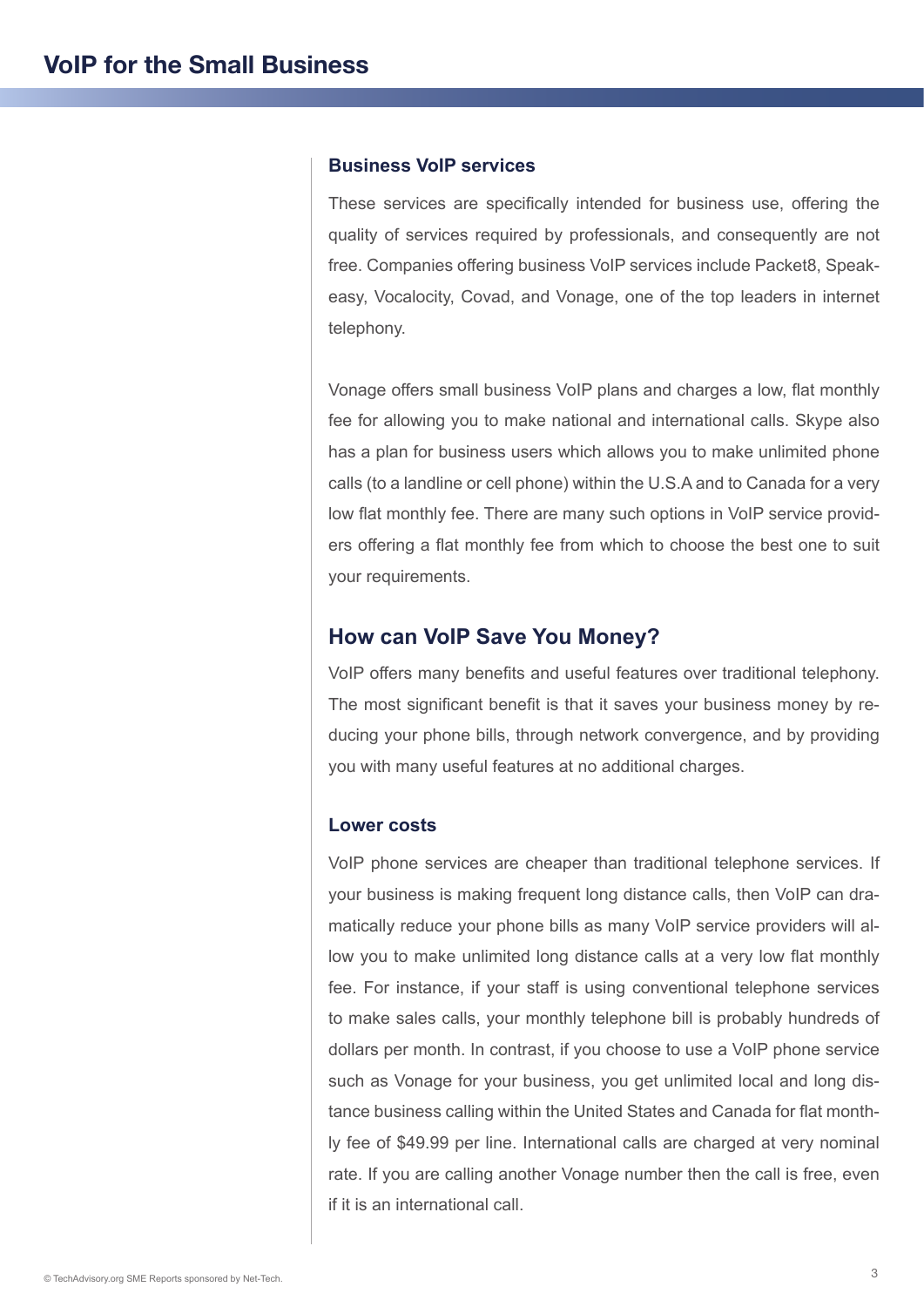"...VoIP phone services are cheaper than traditional telephone services. If your business is making frequent long distance calls, then VoIP can dramatically reduce your phone bills as many VoIP service providers will allow you to make unlimited long distance calls at a very low flat monthly fee.<sup>"</sup>

## **No additional charges for special features**

Almost all of the VoIP service providers offer many useful features free of cost, as these services are bundled with a VoIP service. For instance, with Vonage VoIP, services such as a dedicated fax line, voicemail, caller display, call diversion, call waiting, and 3-way conferencing are free.

#### **Savings on adds, moves, and changes**

As your business grows, many new employees may be added to your company, and over time some of your existing employees may leave the company. With a traditional phone system, adding a new phone line or changing an existing line is an expensive and a very time consuming job, often requiring the services of an expert who charges per service call. VoIP is very suitable for your growing business needs as adds, moves, and changes are very easy to perform yourself via a Web-based control panel.

#### **VoIP increases your employees' productivity**

VoIP provides you with several large, enterprise-level communications capabilities, such as auto-attendant (answering system) and find/follow features. Until now, these capabilities were very expensive and were only possible through Private Branch Exchange (PBX) telephony systems. However, with today's VoIP solution, your small business can have access to these advanced capabilities. For instance, your company can have access to a find/follow feature that permits rerouting of calls automatically to employees wherever they are located. With this facility your employees can choose to have calls follow them from a traditional desk phone to their cell phone or even to their e-mail boxes.

#### **No need for separate networks**

With VoIP, you do not need to maintain separate networks for voice and data. You can converge both networks into a single network, making the overall management quite simple.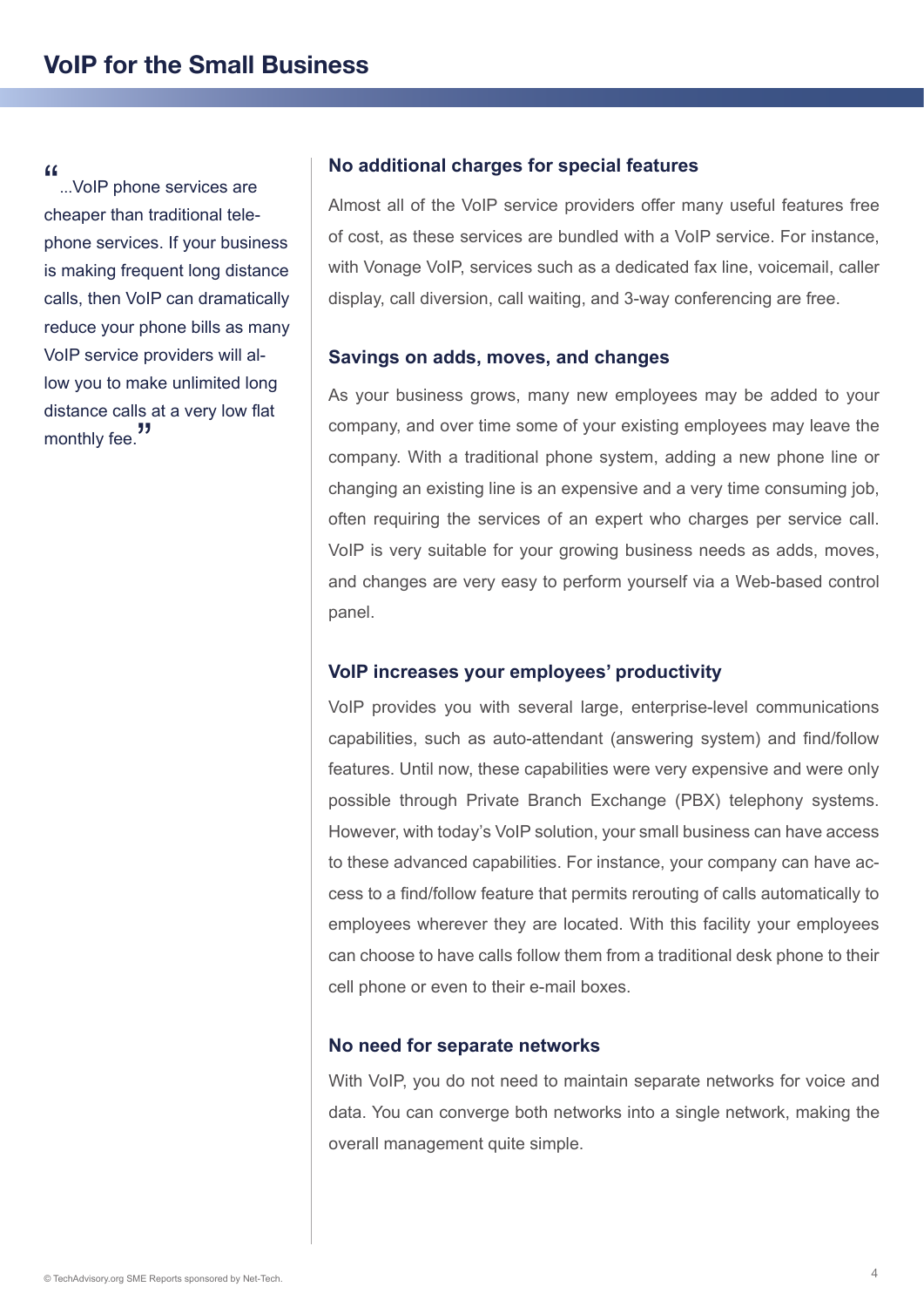# **Hosted VoIP vs. Premises-Based Key Benefits of Hosted VoIP**

You have two options available to you: you can manage your VoIP system in-house, or you can opt for hosted VoIP services. In a premisesbased model, all hardware related to the IP phone system will reside at your company's site. You will purchase, install, and maintain all the equipment, and you will need in-house expertise to operate the system. Premises-based systems are complex to install and maintain. In addition, you must invest money in equipment.

In contrast to a premises-based system, hosted VoIP solutions involve no upfront costs. All the equipment is managed off-premises by a service provider, and there is no physical hardware onsite to maintain. The service provider maintains and supports the equipment, and you get the services for a flat monthly fee.

Small companies are quickly adopting the hosted Voice over IP (VoIP) model as it is the more reliable and cost effective solution. You get services at flat monthly expenses based on the number of lines and features.

A leading consulting firm, AMI Partners2, which forecasts trends among small and medium businesses, predicted that hosted VoIP spending will grow at a compounded annual growth rate (CAGR) of 56.9% between 2005 and 2010, and most of this growth will come from the small business segment (companies with up to 99 employees), which will grow at a spectacular 69% on a cumulative basis for the next 5 years.

# **Conclusions and Recommendations**

Until recently, smaller companies have had no real alternative to expensive conventional phone systems. Now, as broadband internet access has become affordable even for small businesses, VoIP is becoming a cost-effective, feature-rich alternative to traditional phone systems. Small companies are quickly adopting hosted VoIP solutions to lower their telecommunication costs.